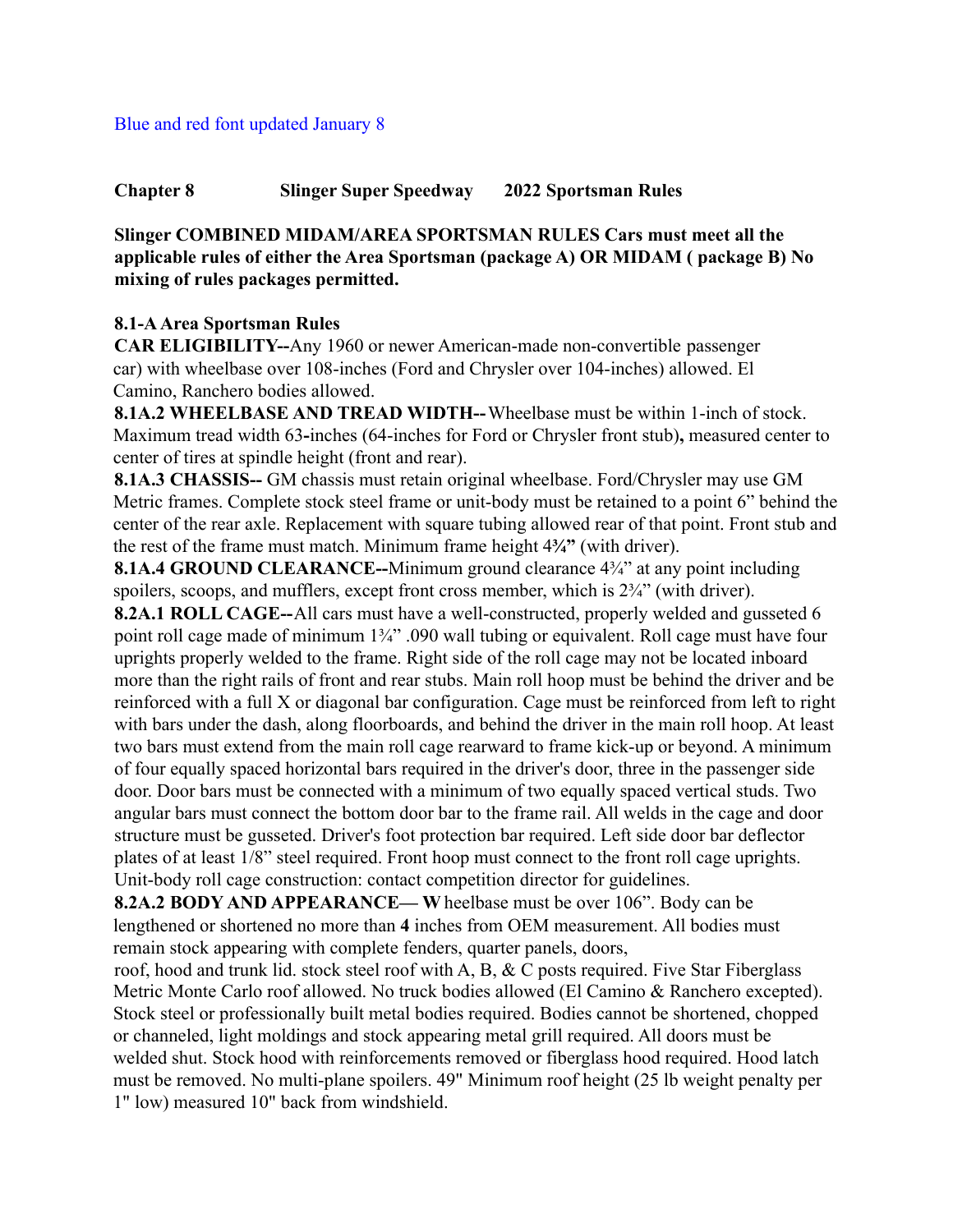Maximum spoiler length 5". Maximum spoiler width 60". Spoiler may not extend the outside body by more than 1-inch. No wings or skirts allowed. No air scoops or holes in hood allowed. Filler panels painted with reflective colors required. Front and rear bumpers must appear stock. Bumper ends must be capped or connected to the body. Professionally appearing and attractive grill/radiator opening required. All aftermarket nose pieces must match the make (GM on GM, Ford on Ford) of the body. Stock or Lexan windshields required, all other windows (if used) must be of Lexan. Sunroofs must be closed in with steel. Body must be within 2" from outside of the tires. ARP Plastic Bodies are legal only the following part numbers 115015A through M. ARP bodies must meet template dimensions per ARP specs. No mixing and matching of "old" body styles with "APR" bodies. Five Star North American Sportsman bodies allowed. All manufactured bodies must meet manufacturer's templates.

**All cars must have a number on the rf top corner of their windshield.**. **8.2A.4**

**TOW HOOKS--**Tow hooks on front and rear required. <sup>1</sup>/<sub>4</sub>" cable has proved inadequate. **8.3A.1 SUSPENSION--**Any stock appearing steel spring that fits in the original mount in original position allowed. One steel non-adjustable, non-rebuildable shock, with a welded bearing (on at least one end), with a maximum MSRP \$105, allowed per wheel. Spring spacers, adjustable spring spacer units allowed where shock mounts through spring (front). No Compression or rebound limiting devices. Screw type (screw jack) adjusters allowed front and rear. Rear spring perch and rear upper shock mounts may be fabricated but must remain in stock location. Spring buckets may protrude through the floor pan. Rear control arms must be stock length for that year and model chassis and remain in stock location. All other components must remain stock and in stock location, except where otherwise stated. Lower A-frames may have bushings replaced with steel insert type. Rear Control link rubber bushings may be replaced with non-metallic stock replacement parts. Tubular upper A-frames with bolt-in ball joints allowed. No mono ball, heim joints, or clevis' permitted on suspension components. One stock appearing (non spline type) passenger car front stabilizer (sway) bar mounted in stock position on frame allowed. Frame mounted stabilizer (sway) bar adjusters allowed. 1" shock extenders in front and 2" in rear allowed. Screw-in ball joints allowed. No lift bars or traction devices. No Cambered rear ends.

**8.3A.2 MID SIZE GM METRIC CHASSIS-**Lower right A-frame may be 1" longer than stock. Coleman steel hubs or full size GM spindles allowed. Steering center link modifications (to improve bump-steer) allowed. Any stock production rear end allowed, provided that lower control arm/shock mounts remain in the stock position for the chassis. Aftermarket or S-10 axle required on right side of metric rear

**8.3A.4 SPINDLES, HUBS, STEERING--**Stock unaltered **passenger car** spindles, hubs (no aluminum), and steering units required. Coleman steel hubs allowed. No lowered spindles. Heim joints allowed on outer tie rod ends. **Fabricated center links allowed.** Steering column must use 2 U-joints

**8.4A.1 BRAKES--**Four-wheel brakes required at all times. Master cylinder must remain in stock location. **Floor mounted pedals allowed**. The Howe stock replacement caliper is the only non- OEM brake caliper allowed. D**irectional vane rotors allowed. Maximum rotor diameter 11 3/4" maximum rotor width 1 ¼". Max MSRP \$105.** One OEM brake bias adjuster is allowed. Single master cylinder. Rear disc brakes must be stock OEM no specialty after-market made for racing rear brakes.

**8.5 ENGINE LOCATION--**GM engines: located so that the center of the furthest forward spark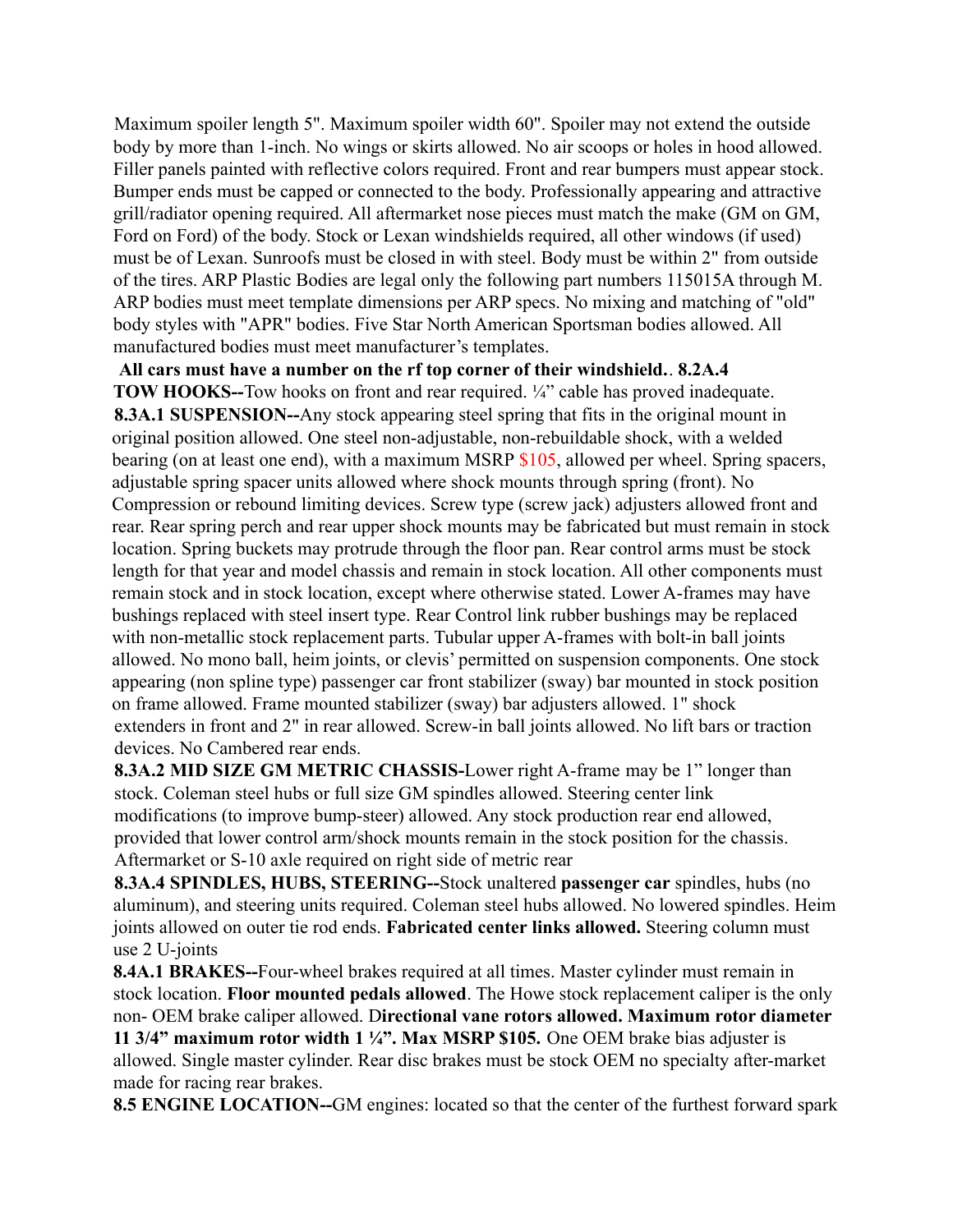plug is in line with or ahead of the upper ball joint's centerline, all others allowed a 2-inch set back. Minimum crankshaft centerline height 10 ½" (front and back). Max offset (right to left) 3". Engine setback will be checked at the centerline of the spindle with the referee in 2022.. **8.5A.1 ENGINE--**Engine highly recommended being of the same manufacturer as chassis and body. Maximum of two valves per cylinder. No aluminum blocks or heads. Maximum displacement 362cid (Chrysler products 373cid). All engines must meet following specifications regardless of manufacturer: Stock or stock replacement cast iron unaltered heads (no porting, polishing, acid dipping, or gasket matching allowed) required. The only stock replacement heads allowed are World Products SR I052 #4266B and #4267B. Maximum 2.02-inch intake and 1.6-inch exhaust valves required. Valve spring retainers are the only titanium parts allowed. Flat top pistons required. A minimum of zero deck height required. Maximum 10.8 to one compression ratio. Magnetic steel connecting rods only. Honda journal rods not permitted. No Bowtie, Vortec or 18-degree heads allowed on GM products. Production type steel crankshaft with normal configuration counter weights required. All crankshafts must be a minimum of 44lbs. A ¾"NPT inspection hole in the oil pan required. Inspection hole must be located in line with the second or third rod journal of the crankshaft, on either side of the pan and above oil level. Hole in windage tray in line with inspection hole required. OEM mechanical fuel

pump, in stock location, required.

**8.5A.1.2 CRATE ENGINES--**GM Crate motor (P/N 88959602) allowed with Holley 650 carburetor (P/N 80541-1). GM specifications and inspection procedures will be followed. Crate engines are allowed to run a non stepped, non 180 degree, header with a max 1 5/8" diameter and max 3" collector, maximum MSRP \$250. All crate motors must use the MSD Soft Touch Rev Control system with the 6400 rpm chip. 1 1/2" maximum adapter/spacer plate (gasket included) allowed with added weight . Carb adapter plate may not be tapered, beveled or grooved. All crate motored cars have a base weight of #3050 lbs . Cate motored cars utilizing the spacer plate must add 25 lbs. No double roller timing chain. Inspection plug required, call tech staff for installation and rebuild/ repai**r regulations**. **FORD AND CHRYSLER**

**EXCEPTIONS--**Ford and Chrysler will be permitted some variation to improve competitiveness. Such variation requires prior approval by the director of competition. Weight adjustments may be made to retain competitive balance

**8.5A.2 CAMSHAFT & IGNITION--**Hydraulic cam**/**lifters only. Lifters must pass a minimum 100/1000 leak-down test**.** Absolute maximum lift at valve: GM-.490 inch, Ford/Mopar-.520 inch. Roller tip rocker arms allowed, but must retain original pivot type (ball & socket). No solid lifter or roller cams allowed. Stock type (HEI) ignition components only. Firing order may not be altered**.** No MSD boxes or dual-point distributors.

**8.5A.3 BATTERY--**Batteries must be securely mounted ahead of the rear axle and away from fuel containers and lines. All batteries in the driving compartment must be in an approved sealed battery box.

Maximum 12 volt system. No volt phreak batteries.

**8.5A.43 CARBURETOR--**Stock unaltered 500 CFM Stock Holley 4412 2 bbl. or Dorton 003-0, or 1 3/8" Rochester allowed on all cars. No alterations except removal of choke "Butterfly" allowed.

1 1/2" maximum adapter/spacer plate (gasket included) allowed. Carb adapter plate may not be tapered, beveled or grooved. Double return springs and air cleaner required to act as flame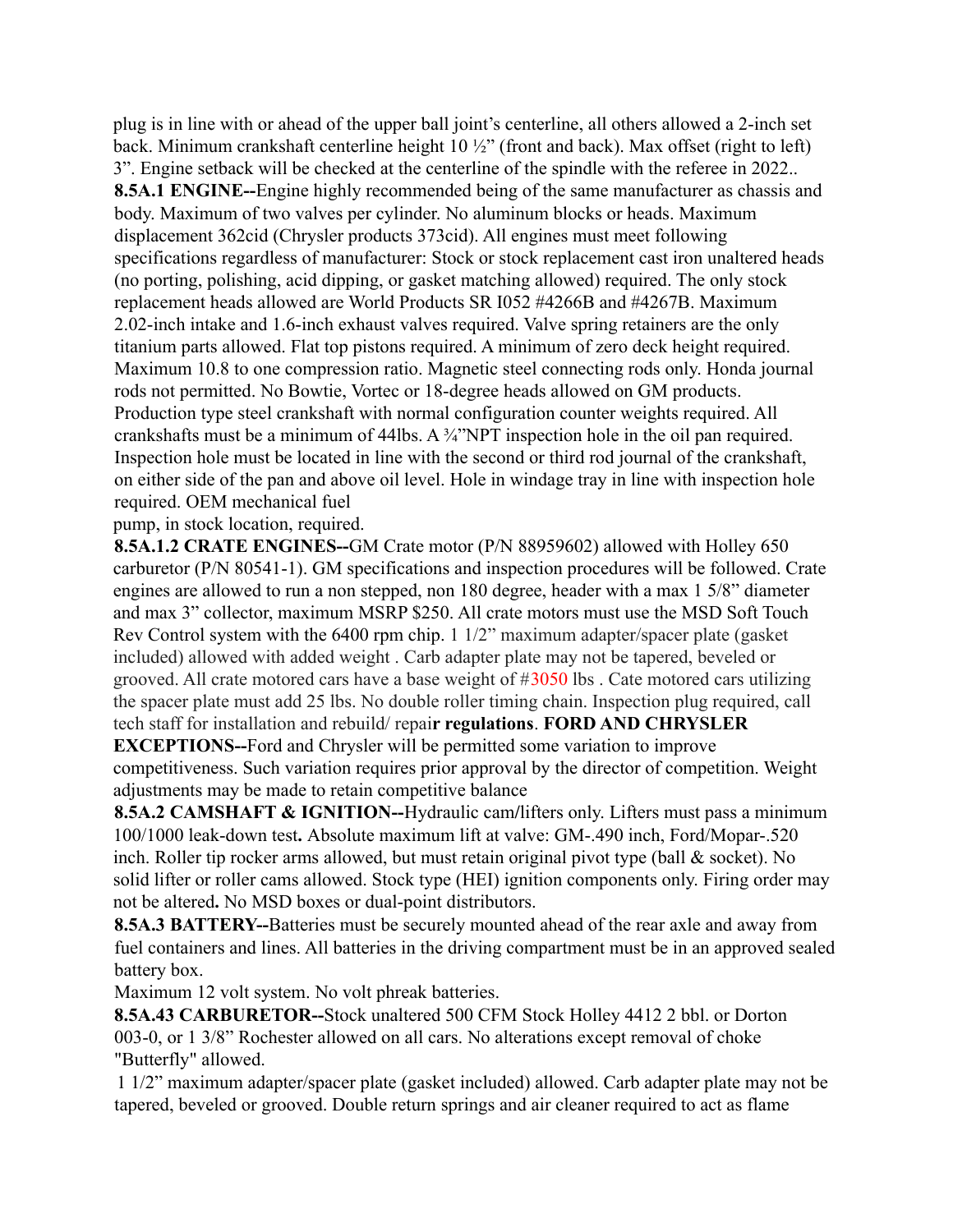arrestor. No air induction boxes or ram air units allowed. Steel or steel braided fuel lines required, metal fuel filter required.

**8.5A.5 INTAKE & EXHAUST MANIFOLDS--**Completely stock passenger car 2-bbl. cast iron intake or Edelbrock Performer-2101 or RPM-7101intake manifold required. No grinding, polishing or altering allowed. No Bow-Tie manifolds. Completely stock cast iron exhaust manifolds or chassis style headers required. No grinding, polishing or altering allowed. Center dump and log style manifolds allowed. Max exhaust manifold inside diameter 2-1/16-inches. No cast iron header style exhaust manifolds allowed. Headers tube diameter not to exceed 1 % diameter, and 3" collector . No exotic, 180 degree, tri y, or IMCA stock car style headers permitted. All headers must direct exhaust between the frame rails.Cars using headers must add 30 lbs. The weight adder may be amended at the discretion of the track staff to ensure a competitive balance is maintained.

**8.5A.5 EXHAUST SYSTEM--**Maximum diameter 2½" before collector and/or muffler, 4½" maximum diameter behind muffler. Exhaust must exit left or rear and behind driver. Effective mufflers required. Collector or muffler must not be located forward of transmission. 95-decibel limit. Exit under car is highly recommended. No car expelling flame, smoke or backfiring allowed.

**8.6A.1 TRANSMISSION--**Stock automatic transmission with operating 11-inch minimum diameter torque converter. Torque converter post-race inspection will occasionally be required. Option 1; install drain plug in torque converter. Option 2; remove torque converter for detailed inspection. All forward and reverse gears must operate. Transmission overflow bottle required, No rubber transmission lines, transmission cooler not allowed in driver compartment**.** A stock manual three or four speed steel OEM or M21 transmission allowed. All gears must operate. No straight cut gears, gun drilled main shafts, or lightening of or removing of gears or body allowed. **Must use stock or stock replacement all steel pressure plate and clutch disk (minimum weight 15.5 lbs)** and steel or cast iron flywheel (minimum weight 15.5 lbs.) Clutch disc must be a minimum 10 inch diameter with stock full fiber disk. All manual transmissions must run a steel bell housing or a scatter shield constructed of 1/8 inch steel covering the top 180 degrees of the clutch .

**8.6A.2 DRIVESHAFT--** Minimum diameter 2½" steel drive shaft required. Drive shaft must be painted a bright reflective color. Safety hoop required on front half of drive shaft. Driver must be protected from the drive shaft entering into the driving compartment.

**8.6A.3 REAR END--**Rear end may be open, or locked by welding spider gears or use of spool only. Tread width will be checked. Solid axles only. NO Cambered Rear Ends.

**Ford 9" rear end allowed in any make car provided the lower control arms and shock mounts remain in the stock position for that chassis.** No limited slip, Detroit lockers or posi-traction rear ends allowed. **A ¾" inspection plug required in the rear cover located above oil level and be wire tied.**

**8.7A.1 RADIATOR--**Any metal radiator that does not alter the exterior appearance of the car allowed. Fan protection (20 gauge minimum thickness) required. Overflow tank located under hood with hose to windshield required**.**

**8.7A.2 FUEL & FUEL CONTAINER--**Fuel cell required. Fuel cell must be located in the trunk between frame rails as far from the rear bumper as possible. If the trunk floor is removed, it is required to install two 2" square tube cross members to the rear frame rails. One in front of, and one behind the fuel cell. Mounting must use 1"square tubing. Minimum 11-gauge container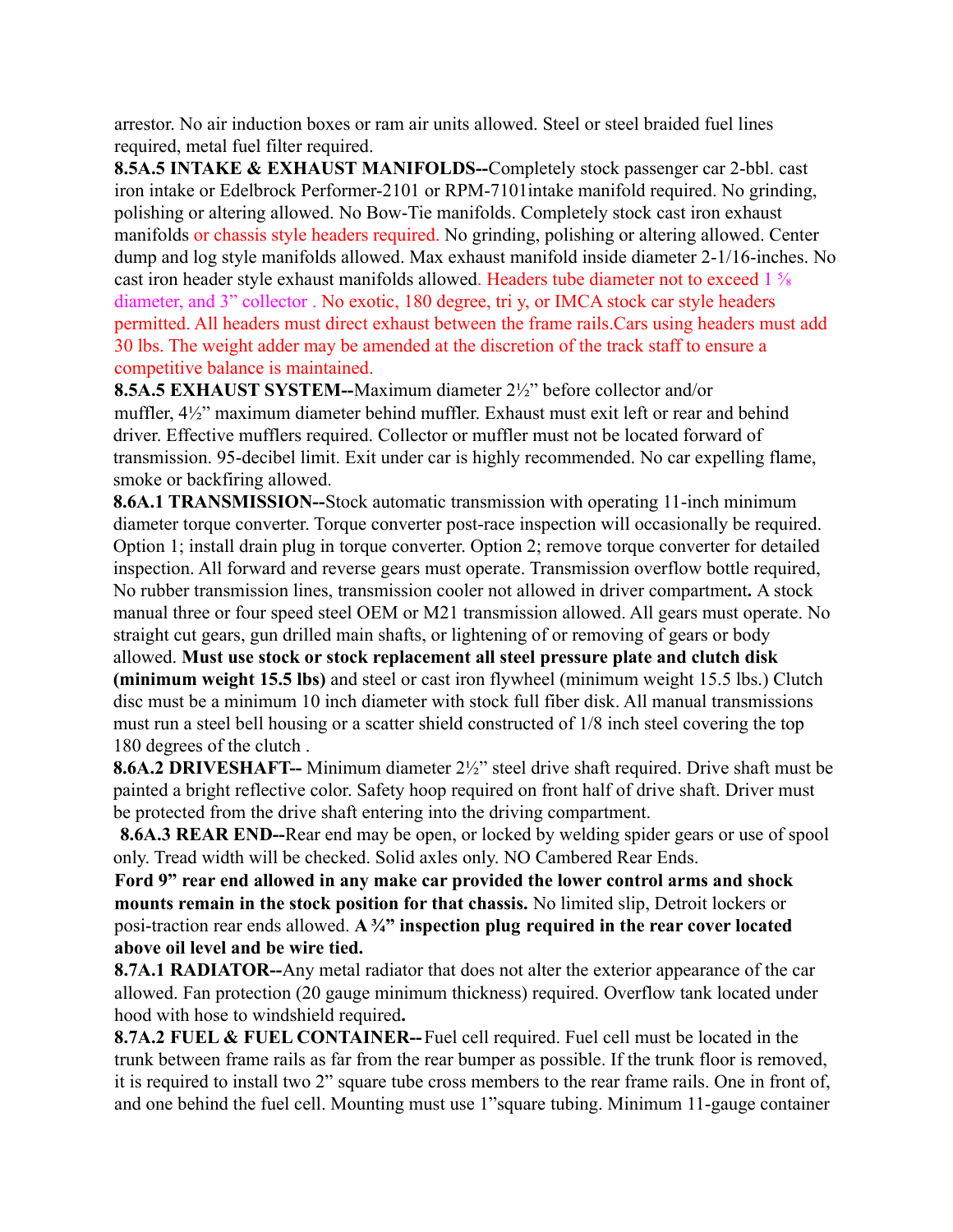around fuel cell required. Bottom of the fuel cell must be at least 10 inches from ground. ASA bar required and must extend below the bumper and be triangulated back to the main frame. All vents must be valved. Filler tube extensions not allowed. Inlet cannot be on the right side of the cell.

Outlet must be on top. All fuel cells and associated protection bars will be vigorously inspected. Steel fuel lines must be located outside the driver's compartment. Approved pump fuel only. No oxygen bearing or performance enhancing additives may be introduced into the inductions or fuel supply, either at the fuel cell or upstream in the system. Violations will result in immediate disqualification from the event; forfeiture of owner and driver points, and monies/contingencies earned for the event. Fuel samples may be taken at any time and tested (DIGITRON,SPECIFIC GRAVITY, GERMAINE DROP TESTING,WATER TESTING AND ANY OTHER TESTING METHODS DEEMED NECESSARY) Alcohol, nitromethane, nitro propane, nitrous oxide, other oxygenating agents, other additives and/or fuels that contain masking agents or oxygen are not permitted. **USE OF SUCH SUBSTANCES OR ADDITIVES WILL RESULT IN IMMEDIATE DISQUALIFICATION**.

**8.8A.1 WHEELS & TIRE** Wheels, Spacers & Tires, 8-inch maximum width steel wheel. Wheels must be approved

Minimum clean wheel weight 19 lbs. Minimum 1" solid steel lug nuts. Tire rule will be: Teams may purchase a maximum of 6 tires into their initial tire bank and can purchase one new tire on the 3rd week of competition and continue with one new tire per week of competition thereafter. New competitors coming in after the first event of the season may only purchase 4 tires to start their tire bank and must start behind the invert if using all 4 new tires or if you only use two new on the first night of competition and two used with 4/32" wear on them you can start where you qualify. All tires used in competition, (heats, dash, feature, etc.), must come from that Competitor's tire bank. You may qualify and race on any combination of tires from your bank. Tire bank follows the driver. Used tires presented for "race" use will be counted as new tires. Hoosier D-800 will be sold at track Must fill out a tire card prior to qualifying at each race event. No wheel weights allowed.

All four tire serial numbers must be legibly written on the card, those tires must be used for qualifying, and races in said race program unless noted otherwise.

**8.9A.2 WEIGHT--**Minimum total weight is 3050 # including driver, 52% front axle, and 42% right side. All weights must be properly anchored above the bottom of the frame rail, outside the driver's compartment and painted white and lettered with car number. No weights mounted to fuel cell framework , ASA bar or fuel cell protection bars. Fuel burn off allowance is  $\frac{1}{2}$  lb lap.

**8.9A.3 SAFETY BELTS & HELMET--** Belts must be no more than three years old per manufacture date or as marked for expiration by the manufacturer. Safety restraints must be SFI approved 2" or 3" systems. All safety restraints must meet the approval of Slinger Speedway tech officials, and be installed per the manufacturer's installation instructions.

**8.9A.4 DRIVER'S ATTIRE -** Complete approved fire retardant driving suit and gloves required. Eye protection and a Snell SA-2010,SA- 2015,SA2020 helmet or newer required. SFI-38.1 Head and Neck restraints, fireproof shoes, and fire systems recommended.

**8.9A.5 DRIVING COMPARTMENT & INTERIOR--**Steel firewall and floor pan required. Passenger side interior can be tinned over from the top of the drive shaft tunnel to 12" below the passenger window. Cockpit must be completely sealed off from the engine compartment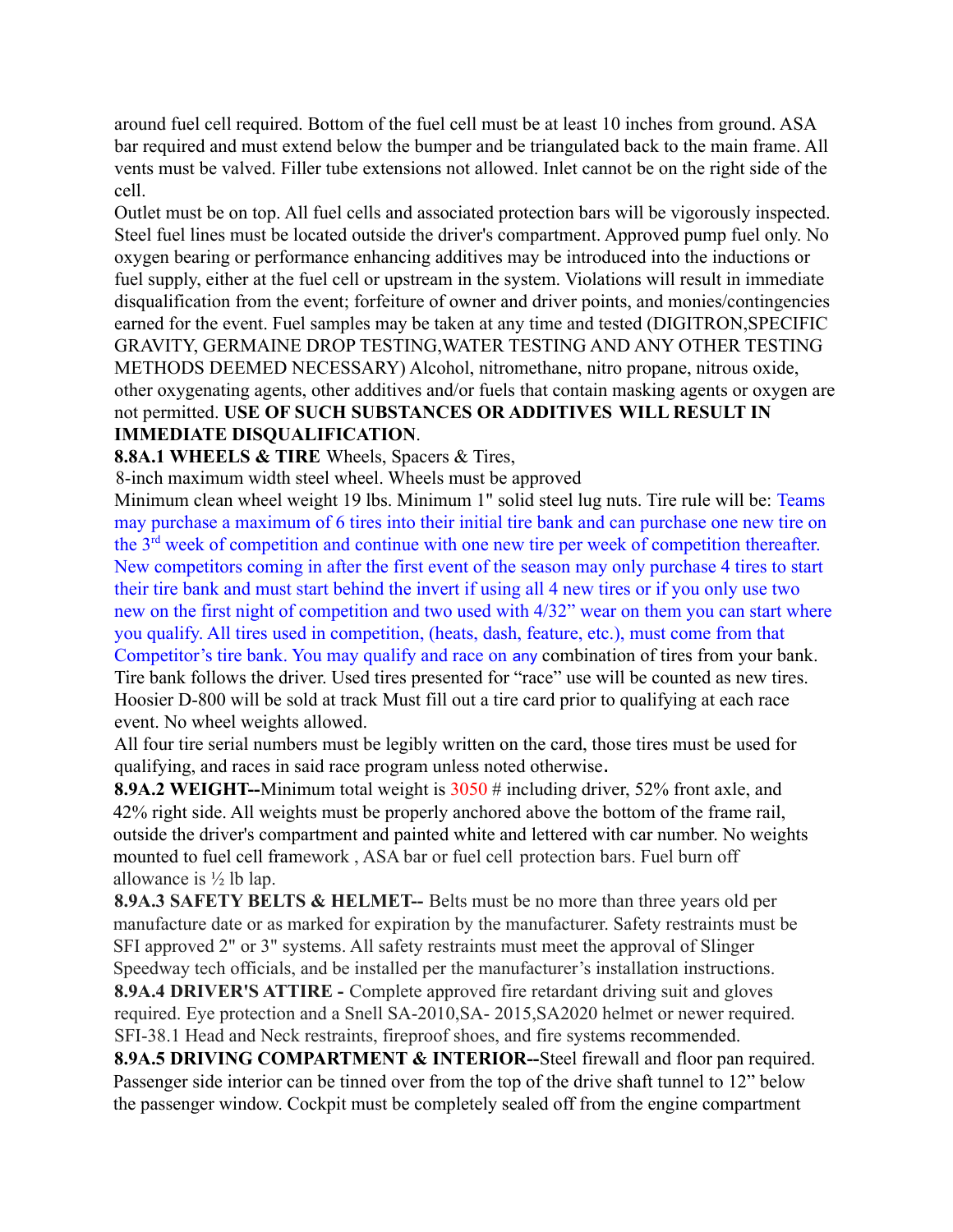and fuel cell. Padding required around driver including steering post Securely mounted fully charged fire extinguisher with visible dial type gauge required. Ribbon or mesh type window net with belt buckle release required. Buckle located at top/front recommended. Clearly labeled push-pull or toggle type kill switch accessible from either side of the car required.

**8.9A.6 RADIO'S –** Two way radios allowed. RACE-CEIVER one way radios are required to be monitored by spotter or driver. No cell phones permitted in car while in competition.

### **Slinger Midwest Sportsman Rules package B**

#### **8.1.B** Frame

1978 through 1988 108" GM metric frame ONLY.

Frames must be cross-braced or X-ed through the center. Frames must be plated on the inside of frame rails. Rear tail section may be replaced beginning 5" behind the rear axle centerline. Factory frame horns must be 20" minimum from upper A-frame mounting bolt forward. Front crossmember may be notched for fuel and power steering pump and oil filter. Minimum fuel pump clearance is 1". Top half of the crossmember may be collapsed 3/4" for oil pan clearance. Outer spring skirt may be trimmed a maximum of 2 1/2" up and 7" long to aid spring changes. All other areas of the stock frame may not be altered or changed from original design and size. Rusted or damaged areas may be repaired or replaced but must match original design and size. No frame lightening will be allowed such as hole drilling, acid dipping, etc. Minimum of a 6" frame height, except front crossmember.

### **8.2B.1** Roll Cage

All cars must have a full 4-point roll cage, constructed with a minimum

1-3/4"x.095 wall round DOM or EW steel tubing.

The main hoop behind the driver must be X-ed or cross-braced and securely welded to the frame on both sides. All competing cars must have a full perimeter roll cage to compete. No 'laid-back' or offset roll cages. The roof hoop or halo bar and main hoop should be mounted as close to the roof as possible. Roof hoop shall be a minimum of 39" wide and should be a safe distance from the driver's head and padded. Diagonal halo support bar required. Center dash to halo bar mandatory, minimum 1 1/2"x .095. The front of the cage must have at least two (2) cross supports side-to-side, one at a dash level and one at the roof. Roof support is not necessary if the main roof bar is one continuous piece. Four (4) driver side door bars mounted flush with the outer door panel are mandatory. Driver side door bars must have two (2) upright bars between each door bar. Foot protection bars required. A perimeter foot protection bar from the outside edge of the door bars forward and curving into the frame is required. Minimum 1 3/4"x.095. Passenger side door must have three (3) door bars mounted no closer to the driver than the center of the passenger side frame rail. Roll bar padding required. Engine compartment hoop and rear main hoop supports are mandatory. All right angles should be gusseted. All drivers' door bars must be plated from the frame to the top of the top door bar. Diagonal roof support bar from the cross bar behind the driver up to the right front corner of halo is strongly recommended. Each car must have a triangular net securely mounted behind the seat to support headrest portion of driver's seat. Net must be mounted vertically. Diagonally mounted bar from top left main hoop bar to center of cage or approved seat will be allowed.

### **8.3B.1** Body Rules

Plastic or Lexan rub rails are allowed per tech inspection. Body openings must remain with 1" of factory stock. Windshield openings must have three upright braces 3/8" steel minimum. Clear glass or lexan windshield and rear window required. All other glass must be removed.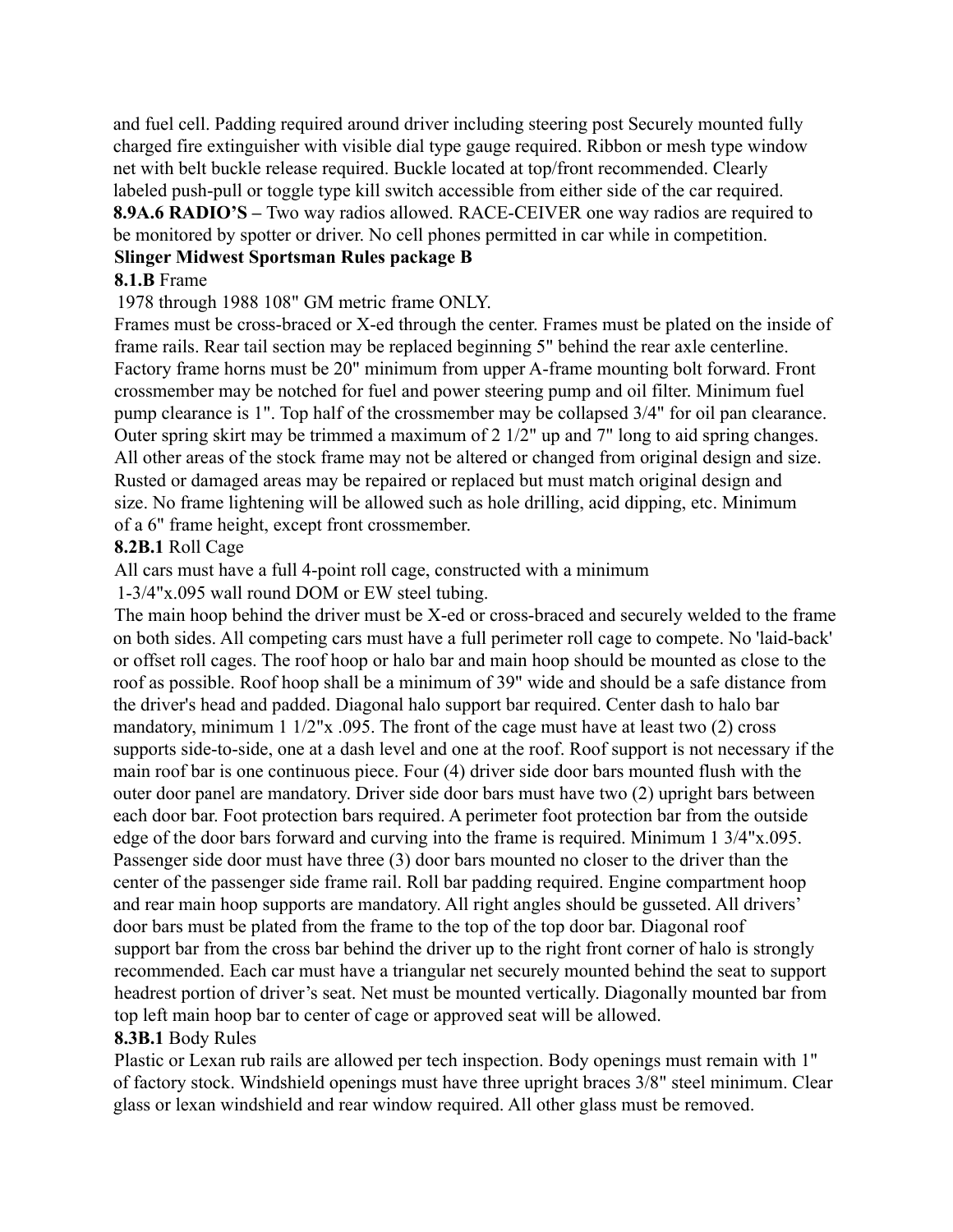Minimum windshield angle 27 degrees or template spec for template body. Side window opening, measured from 'B' pillar forward must be a minimum of 31". 'B' pillar wings must be perpendicular to or angled back from pillar inward. No aluminum, plastic, or rubber panels or parts that are not approved. Pin-type hood and trunk fasteners only. Stock floor pans and firewall optional.

Fabricated panels must retain stock appearance and dimensions. Absolutely no cut-up bodies, chopped or slanted roofs, ground effects, panels, side-boards, wings, air-foils, Lexan side (door) windows, hood bubbles or scoops, or any other alterations to the stock body unless approved. Hood must seal at windshield area. Hood must be flat or near flat. No bubbles or pushed up centers. Minimum roof height is 51". Minimum nose height 5". Two (2) 1/2" roof aero strips allowed. No aero strips allowed on the rear window.

Body, frame, ballast, fuel cell, etc. behind rear tires must be a minimum of 11" off the ground. All body, frame and weight measurements taken with the driver in the car in the driver's seat. A maximum 5"x 60" rear spoiler may be mounted on the trunk lid only and may not have sides or lips.

## **8.3B.2** Bumpers, Rub-rails & Tow hooks

Bumpers may be braced or reinforced for extra strength and to facilitate easier towing, and must have the outer ends fastened to the fender so as not to hook other cars. Penalty \$50 fine, if hooks break while lifting the car. A radiator protection hoop may be added to the front bumper but must stay between the frame rails and must be behind the front fascia. Rear bumper hoop must not extend past the body. Materials for bumper hoop 1 3/4"x .095 wall round steel tubing. All front and rear bars must be concealed. All side rub-rails must be securely bolted or welded a minimum of five places to the cage. Rub-rails must be painted to match the body scheme, including number colors. Ends must be angle cut and capped. .095"x 1" maximum square steel may be used. Rails must be mounted flush with the body. Any blunt end tubing must be capped. **8.3B.4** Interior

## Interior sheet metal must raise on a plane front the drive shaft tunnel to the passenger window opening. No plastic or composite material may be used inside the driver's compartment. Stock floor pan (plated) allowed.

### **8.3B.5** Fuel Cell

Dated bladder type cell highly recommended.

All competing cars must have an approved fuel cell in a minimum 20-gauge steel can. Must use foam and check valves. Maximum capacity 22 gallons. All fuel cells must have two straps in both directions, fully surrounding the cell. Straps must be minimum 1"x 1/8" steel using a minimum 5/16" grade 5 hardware. Must be mounted at least 6" behind differential housing. Fuel cell ground clearance is 11". Must have -6 (3/8") roll over vent valve installed or tech approved alternative. All cells must be top fill. No dry breaks.

Car must have a minimum 1 1/2"x .065" wall fuel cell 'hoop' with two braces to the frame. Guard must be 1" lower than the fuel cell.

### **8.4B.1** Suspension

All A-frames, trailing arms, steering components and suspension mountings must remain stock for frame in factory frame position.

Front upper control arms may be replaced with tubular drop-in replacement 1-piece control arms of stock length +/- 1/2" in stock location. Front suspension upper A-arm pad may be moved on the frame but remain stock appearing, uncut and otherwise unaltered.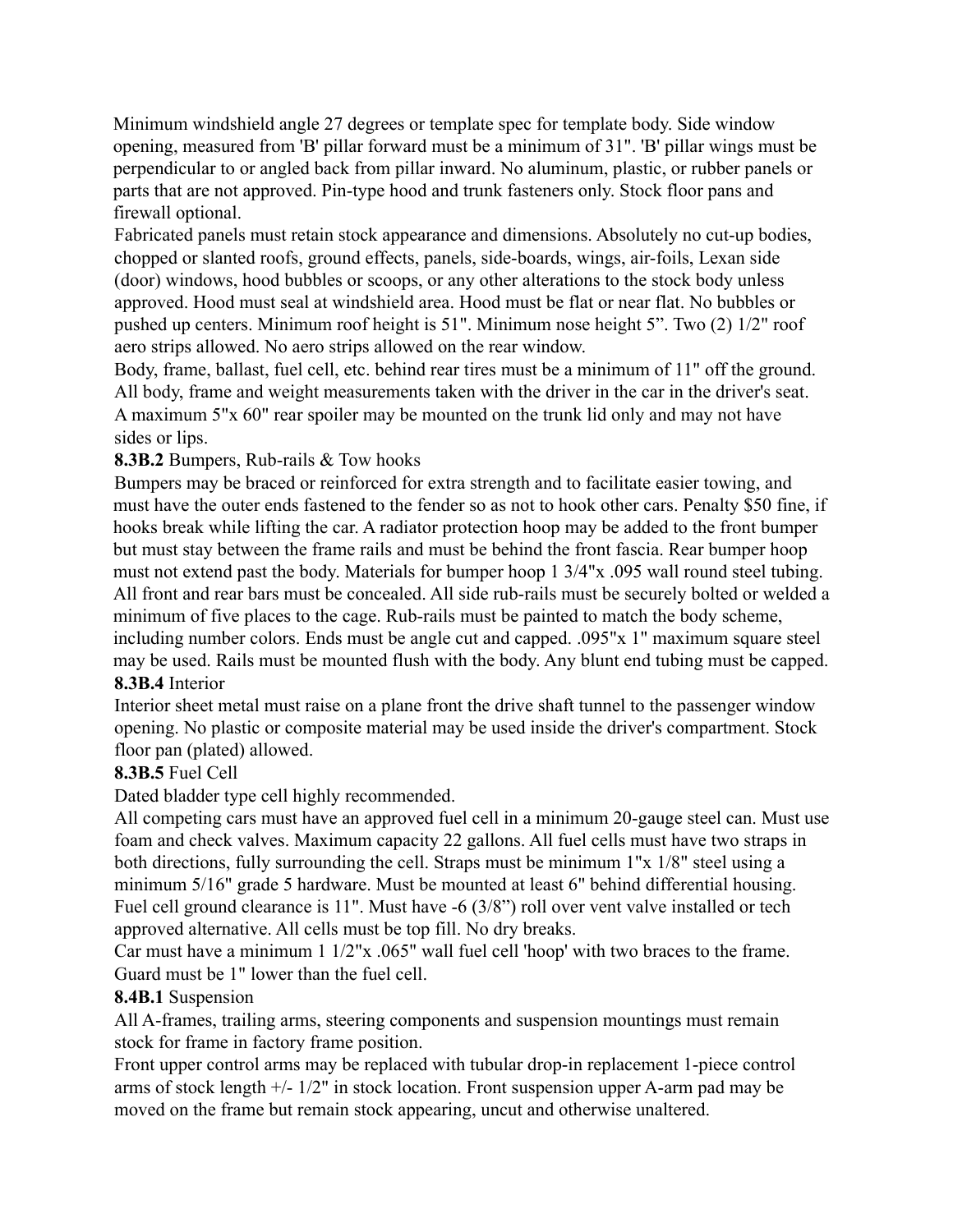No aftermarket or dropped spindles. No lightening of suspension or brake parts (such as drilled rotors, etc.) Shocks may be moved from stock location. Only 1 shock per wheel. Shocks must be Midwest sportsman approved and retail for less then \$130 each. No aluminum body or coil-over shocks allowed.

Stock or racing springs allowed. 5" minimum diameter coil spring. Rear spring buckets must be enclosed. Weight jacks or screw jacks allowed. No driver adjustable weight. Stock upper A-Frames may be notched for screw jack clearance only. No steel or offset bushings in front or rear suspension. May use offset shaft or bushings in upper A-arms only. Stock dimension metric ball joints only. Any OEM type sway bar permitted. Adjustable aftermarket sway bar mounts permitted. Racing type machine manufactured hub and rotor package recommended for safety. Right front hub must be an approved racing type safety hub. Front and rear full faced steel hubs only. OEM hub must have bearing and race number 12610-12649.

Maximum tread width is 62 1/2".

# **8.4B.2** Steering

All steering boxes and linkage must remain stock for frame.

Aftermarket steel tie rod sleeves are allowed. Outer tie rod ends may be 1/2" or 5/8"x5/8" chromoly or aircraft type heim joint with aluminum sleeves. Quick release steering wheel required. Safety padding in the steering wheel required. Impact collar in steering shaft required.

## **8.5B.11.** Engine Block

American made production V-8 engines only. No V-6 or 4 cylinders. Must be production cast iron block with standard external measurements in all respects with the exception of the permissible overbore. (.060 max.) Maximum cubic inches 358 GM and Ford, 366 Mopar. No aluminum blocks permitted. Stock production only.

No removing of identification numbers. No grinding or lightening. No 'Bowtie', 'SVO', or 'R' blocks (exceptions GM cast # 1005482, Ford 'B351' & 'M351', Mopar P5249515 & P5249447 59-degree standard tappet bore).

# **8.5B.12.** Oil System

Aftermarket oil pans and breather allowed. Oil pump must remain in stock location. No dry sumps. Single stage external pump as OE replacement on Ford only. Oil coolers allowed outside of driver's compartment only. 3/4" pipe plug inspection hole must be installed for inspection purposes in oil pan. This hole must reveal a center rod journal. If windage tray is used an inspection hole must be provided through it. 'Aeroquip' type oil lines only. Pump racing fuel only. No alcohol or additives. OEM type mechanical fuel pumps only.

Fuel lines must mount on front side of pump. No fuel lines shall pass through the driver's compartment. No plastic fuel filters. No plastic or rubber oil pressure lines.

# **8.5B.2** Cranks

Minimum 50-lb. sportsman type steel cranks only.

Stock stroke for block. Unaltered except for normal cleanup and balancing. Cranks should not be gun drilled, contoured or sculptured.

# **8.5B.3**. Rods

Magnetic forged sportsman type connecting rods only.

No titanium, aluminum or H-beam rods.6.0" maximum length. 560 grams minimum weight.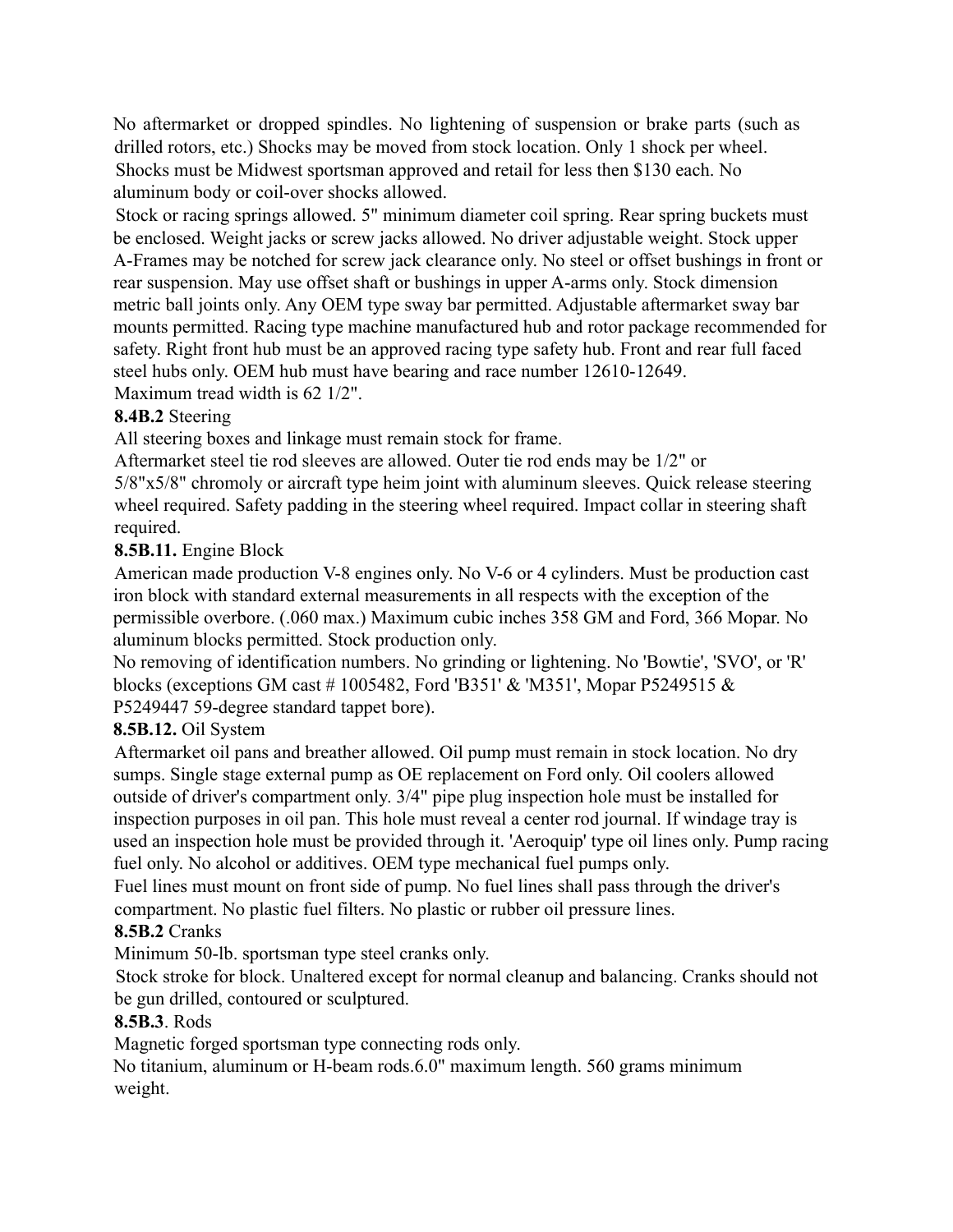## **8.5B.4** Pistons

Any flat top or reverse dome (dished) piston may be used.

Valve relief may be cut into piston. No portion of the piston may protrude above the top of the block.

## **8.5B.5** Camshaft/Valve train

Any magnetic steel camshaft with a maximum 1/2" (.500) lift measured at the valve retainer. Stock diameter magnetic steel hydraulic or solid flat tappets only. No mushroom or roller tappets. No stud girdles or rev kits. Standard timing chain only. No gear drive or belt drive. Full roller rocker arms allowed on GM Vortec head,

Ford N351 and Mopar W2. All other heads must use stock stamped rocker arms.

## **8.5B.6** Heads

Cylinder heads must be a stock steel production only.

No angle plug, bowtie or 461X heads. No aftermarket heads.

Limited two valves per cylinder. No titanium valves or valve retainers permitted.

Combustion chamber intake and exhaust ports must be in the original 'as cast' configuration. Three angle valve job permitted.

Any evidence of sanding, polishing, relieving, grinding, porting, chemical treating, ceramic work, abrasive blasting, alteration of the original form or the addition of material to the ports or combustion chambers is illegal. No external sanding, grinding, or removal of I.D. number or symbols. Valves must be stock size and in stock location and at stock angle. Maximum valve diameter measured across the face: Intake 2.02"; exhaust 1.60". GM Vortec intake 1.94"; exhaust 1.50". Stock production valve spring diameter only.

Screw in studs and guide plates allowed. 10.8:1 maximum compression ratio as measured on the 'whistler'.

## **8.5B.7.** Intake Manifold

Aluminum intakes unmodified in any way include GM; Edelbrock (non-Vortec) 2101 & 2975. Vortec must use 7116 dual plane. Wieand 7546 or 7547. Ford (N351 or OE Windsor head) M-9424-C358, M-9424- Z351; Edelbrock 2181 or 7181 or (OE Windsor head) 2980, 2981. Mopar; Edelbrock 2176 or 2915. W2 head must use Wieand 8015. Any evidence of sanding, polishing, relieving, grinding, porting, chemical treating, abrasive blasting, ceramic work, addition of material or any alteration to original form is illegal.

## **8.5B.8** Carburetor/Spacer

Stock Holley 750-cfm carb only. No HP's, Demons or Aerosol carbs. All carbs must pass 750 cfm top and bottom dimension tool specs.

Standard boosters only and must be tightly mounted. Epoxying or safety wiring of boosters recommended. Air horn may be removed. No other visible modifications allowed on carb. No vacuum leaks. No turtles or other induction performance enhancing devices. No other systems allowed. Two (2) return springs are mandatory. An over-center throttle stop is recommended. Maximum height for spacer is 1 1/4" No tapered spacers. All cars running under the Mid AM rules package must run the Slinger restrictor plate at all times. Slinger restrictor plate is Allstar # 26060 with tapered inserts. Cars using the .950 i.d. cone insert will weight 3000 lbs.

### **8.5B.81 Fuel**

Approved pump fuel only. No oxygen bearing or performance enhancing additives may be introduced into the inductions or fuel supply, either at the fuel cell or upstream in the system. Violations will result in immediate disqualification from the event; forfeiture of owner and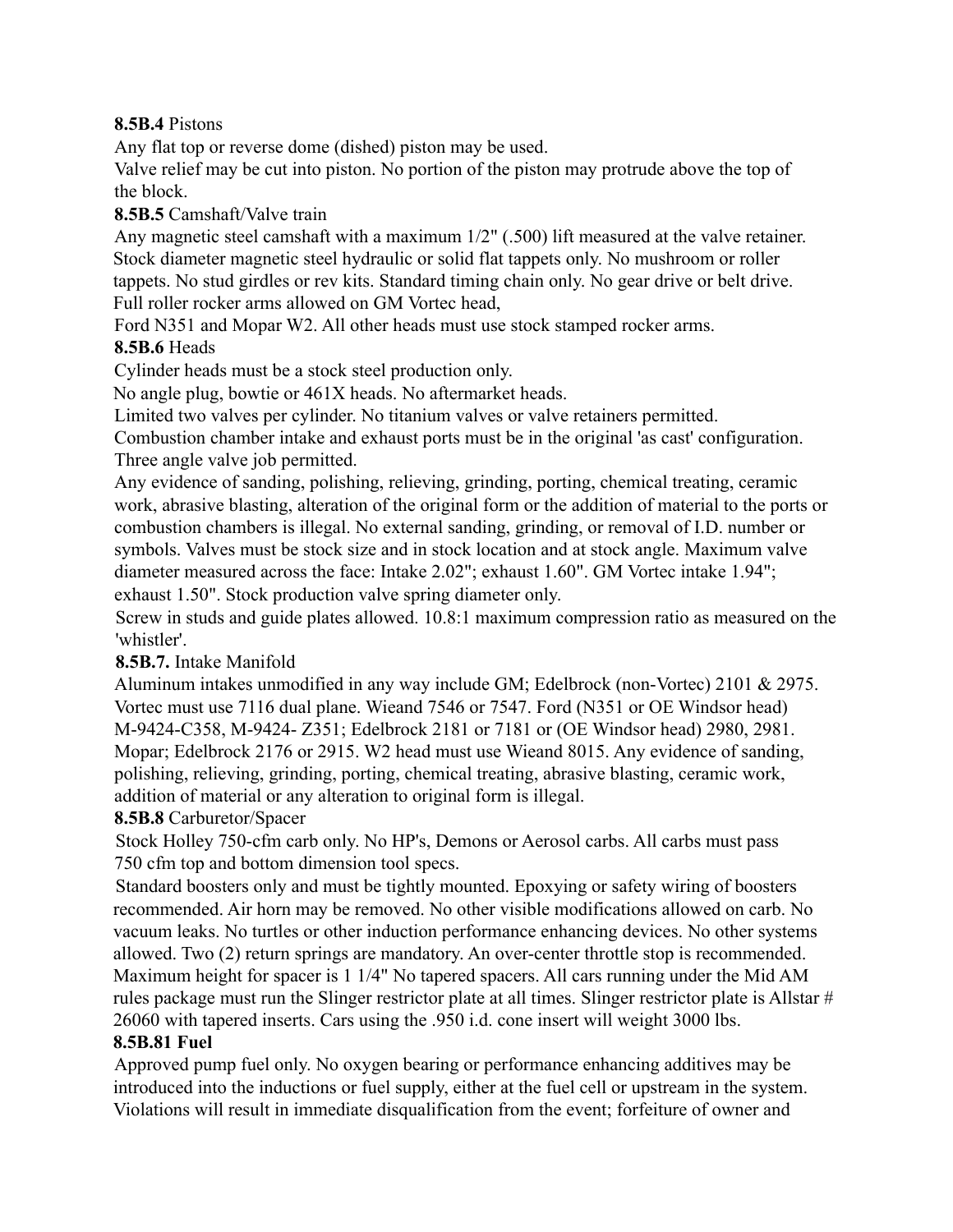driver points, and monies/contingencies earned

for the event. Fuel samples may be taken at any time and tested (DIGITRON,SPECIFIC GRAVITY, GERMAINE DROP TESTING,WATER TESTING AND ANY OTHER TESTING METHODS DEEMED NECESSARY) Alcohol, nitromethane, nitro propane, nitrous oxide, other oxygenating agents, other

additives and/or fuels that contain masking agents or oxygen are not permitted. \*USE OF SUCH SUBSTANCES OR ADDITIVES WILL RESULT IN IMMEDIATE DISQUALIFICATION

## **8.5B.9.** Ignition

Factory stock type ignition only.

No crank triggers. No external super coils. No Voltphreaks batteries. No multiple spark discharge, rev limiters or similar aftermarket devices. No traction control devices.

## **8.5B.91.** Kill Switch/Electrical System

On/off master kill switch must be located behind the driver within six inches of the window and painted bright orange. Maximum 12 volt electrical system and battery. All batteries must be securely mounted. No batteries allowed inside the driver's compartment. The self-starter must be in working order. OEM type starters only mounted in OEM position.

## **8.5B.92 Exhaust**

**Maximum 1 5/8" over or under chassis, single pipe collector**, spec header only. No stainless steel collectors No 180 degree or step headers. 3" maximum exhaust before muffler or 'Y'. Mufflers mandatory. Maximum of 2 mufflers allowed. 95dB noise level.

Maximum tail pipe length from end of muffler is 10"

### **8.5B.92** Cooling System

All cars must have minimum 18-gauge fan protection covering upper 180 degrees of fan. Minimum 2 quart overflow container required.

No radiator or fan shrouds protruding through hood. No cooling system

components inside of driver's compartment. Electric fans allowed. NO

ANTI-FREEZE!!! \$50 fine at official's discretion.

### **8.6B.1** Drive Train

Engine must be centered between upper A frame mounts.

Minimum engine crankshaft height 13"**.**

**8.6B.2** Engine Setback Rule

Engine must be centered in frame. Engine compartment crossmember must be notched for fuel pump clearance minimum 1". Remove only what is necessary for fuel pump clearance and plate this area. Maximum setback from top steering box mounting bolt: 36". GM 33 1/2" measured to the back of the block mounting surface.

**8.6B.3 TRANSMISSIONS** Synchronized manual OEM 3 or 4 speed transmissions with reverse allowed. No spur cut, phase tooth, dogtooth or internal clutch transmissions allowed. OEM automatic transmissions with factory cases only. Automatics must have a shatter shield for flex plate. Automatics must have working internal front pump, all forward and reverse gears. No aluminum front drum or reverse ring gear in automatic transmissions. No external lightening or alterations except engagement and shifting modifications. No couplers, buttons, in/out boxes or quick-change transmissions. Multi-disc, open style, button type, 7 1/4" minimum diameter clutch assemblies with OEM type flex plate allowed. No non-ferrous material in either clutch or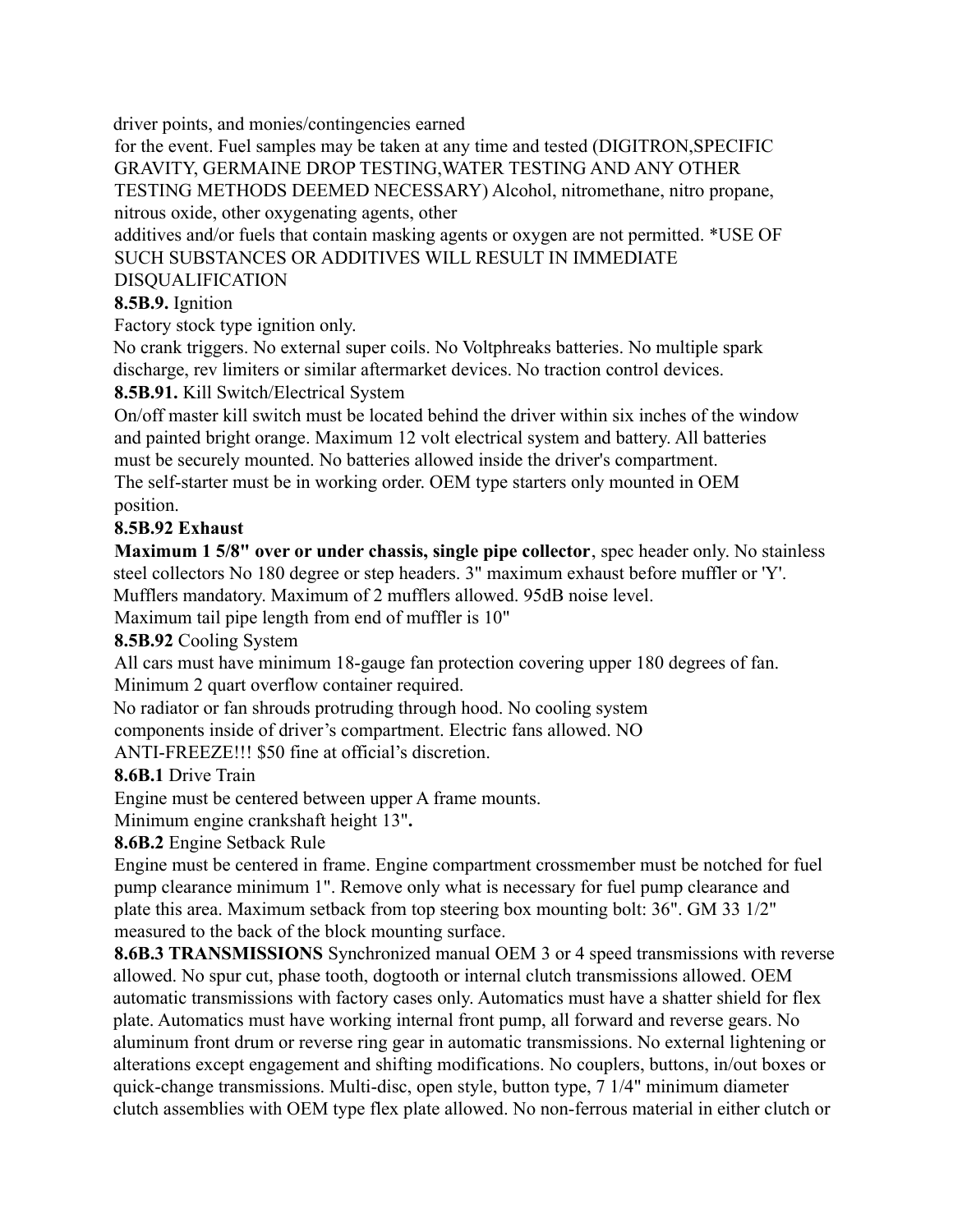pressure plate such as aluminum and magnesium, etc. Flywheel must be steel or aluminum only. No cut down or lightened flywheels. Driveshafts shall be magnetic steel or aluminum only with a minimum diameter of 2 1/2".

No aluminum or light weight axle tubes. No 'Sprint', 'Hawk', or magnesium quick-change rear ends or bells. No titanium or other exotic metal allowed in rear end. All shafts and gears must be magnetic steel. No traction control devices or differentials.

**8.7B.1** Brakes All four-wheel brakes must be operational at all times with no shut off or cut-off valves. No traction control devices in the brake system. Floor mounted pedals optional. A brake-metering valve may be used. Unlightened OEM cast brake calipers only.

Brake ducting is permitted and recommended. Aftermarket mounting brackets may be used. No brake floater devices. No recirculatory.

Metric OEM brake parts may be used on 9" Ford rear end. Aftermarket brake mounting bracket may be used. Full floater rear end is highly recommended. All floater parts must be steel with the exception of the drive flange. All axle and drive flanges must be equal distance from the frame rail on either side. No gun drilled axles. No cambered rear-ends.

**8.8B.1** Wheels, Spacers & Tires, Brakes

8-inch maximum width steel wheel. Wheels must be approved

Minimum clean wheel weight 19 lbs. Minimum 1" solid steel lug nuts. Tire rule will be: Teams may purchase a maximum of 6 tires into their initial tire bank and can purchase one new tire on the 3rd week of competition and continue with one new tire per week of competition thereafter. New competitors coming in after the first event of the season may only purchase 4 tires to start their tire bank and must start behind the invert if using all 4 new tires or if you only use two new on the first night of competition and two used with 4/32" wear on them you can start where you qualify. All tires used in competition, (heats, dash, feature, etc.), must come from that Competitor's tire bank. You may qualify and race on any combination of tires from your bank. Tire bank follows the driver. Used tires presented for "race" use will be counted as new tires. Hoosier D-800 will be sold at track Must fill out a tire card prior to qualifying at each race event. No wheel weights allowed.

**8.9B.1 SAFETY EQUIPMENT** Seat, Belts, Helmet & Driving Suit Only high back aluminum racing seats will be allowed. Fitted seat is recommended. Minimum of 16 1/2' to center of seat from inside of door bars. The seat is to be securely mounted to the floor and roll cage in a minimum of three places with six bolts and large flange washers. Approved 5 point racing harness/belts only. Single snap release 2" or 3" Slinger Speedway approved lap belt and shoulder harness and sub-belt mandatory. All belts/harnesses and hardware to be certified within the last two seasons or as marked for expiration by the manufacturer. All belts shall be securely mounted with grade 5 or better hardware. All mountings shall be in accordance with the belt manufacturer's instructions. Belts shall not pass through or near any sharp edges. Snell rated SA2010,SA2015, SA2020 or newer helmet with face shield or goggles mandatory. Any helmet involved in any type of impact should be immediately replaced. Approved fire-retardant suits, shoes and gloves mandatory. Clothing should be kept clean and professional looking.

### **8.9B.2** Window Nets & Padding

All cars will be required to run a minimum 12" driver side window safety net. Window nets will fall down and will snap with a seat belt type snap on top front corner of window. Triangle head protector window net highly recommended. Roll cage padding is mandatory within contact area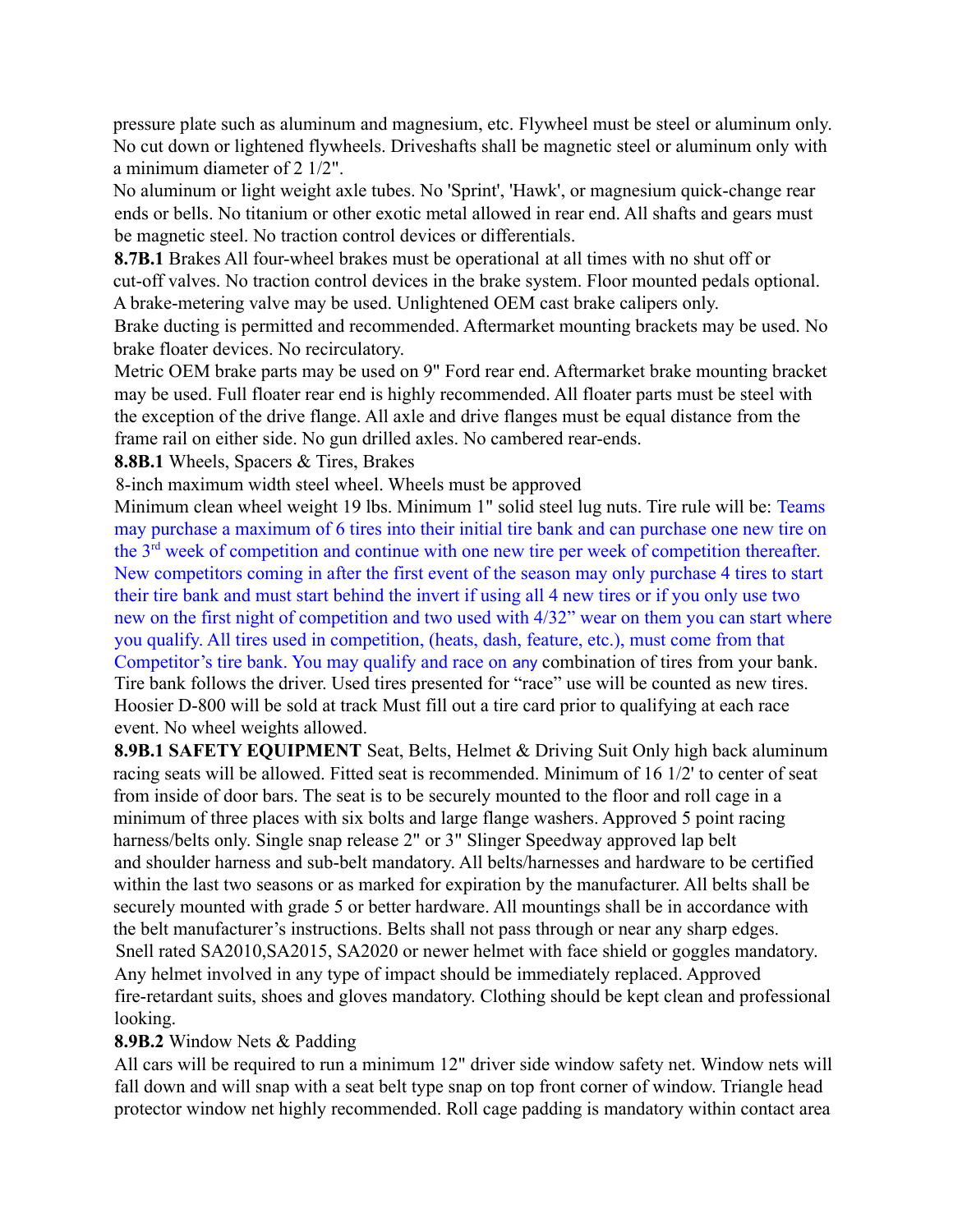of the driver, including the center of the steering wheel.

**8.9B.3** Fire Extinguisher

On board fire system mandatory. Quick release type mounted within easy reach of the driver is mandatory. Must have gauge and be fully charged.

# **8.9B.1** Weight Rule

Slinger restrictor plate is Allstar # 26060 with tapered inserts. Cars using the .950 i.d. cone insert will weigh 3000 lbs. after the race according to the track scale with driver in seat. Maximum left side weight 58% of total weight. All weight, frame and body measurements taken with driver seated in car. Fuel burn off allowance is 1/2lb per lap.

# **8.9B.2** Ballast

All weights must be welded or bolted to the frame or roll cage and identified with car number. Make sure weight is secure, No driver adjustable weight. Weights behind rear axle must be installed a minimum of 11 inches from the ground. They must be up inside the body panels and not visible. No weights mounted to fuel cell framework, ASA bar or fuel cell protection bars. . **8.9B.3 RADIO'S –** Two way radios allowed. RACE-CEIVER one way radios are required to be monitored by spotter or driver. No cell phones in the racecar while in competition.

# **8.9A and B.4 MISC.**

All cars must utilize an AMB transponder model x260 registered and approved with Slinger Speedway track officials.

## **Midwest Sportsman**

Transponder must be mounted on the right-side firewall, frame rail, or roll cage in a vertical position no less than 75" back from the most forward point of the front bumper cover.

## **Area Sportsman**

Transponder must be mounted 75" from the most forward point of the front nosepiece.

NOTE: The transponder cannot be mounted more than 24" above the racing surface. Please protect your transponder from extreme heat (headers, manifolds, exhaust outlets) and debris. Also make sure the transponder is properly charged each week.

All cars are subject to inspection by track officials at any time whether safe or unsafe to complete. Slinger officials will make the final decision whether legal or illegal. If a car fails post-qualifying inspection, the car will start in the back of the slowest event of the evening. **All illegal parts will be confiscated by Slinger Super Speedway and will be destroyed (see example) \* by Slinger Super Speedway.**

**\* Illegal car parts, complete car will be confiscated.**

**\* Comp/CI complete engine assembly will be confiscated.**

## **\* Any cylinder head component, complete cylinder head will be confiscated and not returned.**

Any driver entering or driving in the pit area unreasonably will NOT be paid that night. Any unjustified action on or off the track will result in suspension from the track or pit area and loss of pay. To be eligible for special event awards and/or any contingency awards you must be a Slinger Speedway member and meet all specified requirements. All drivers must compete in